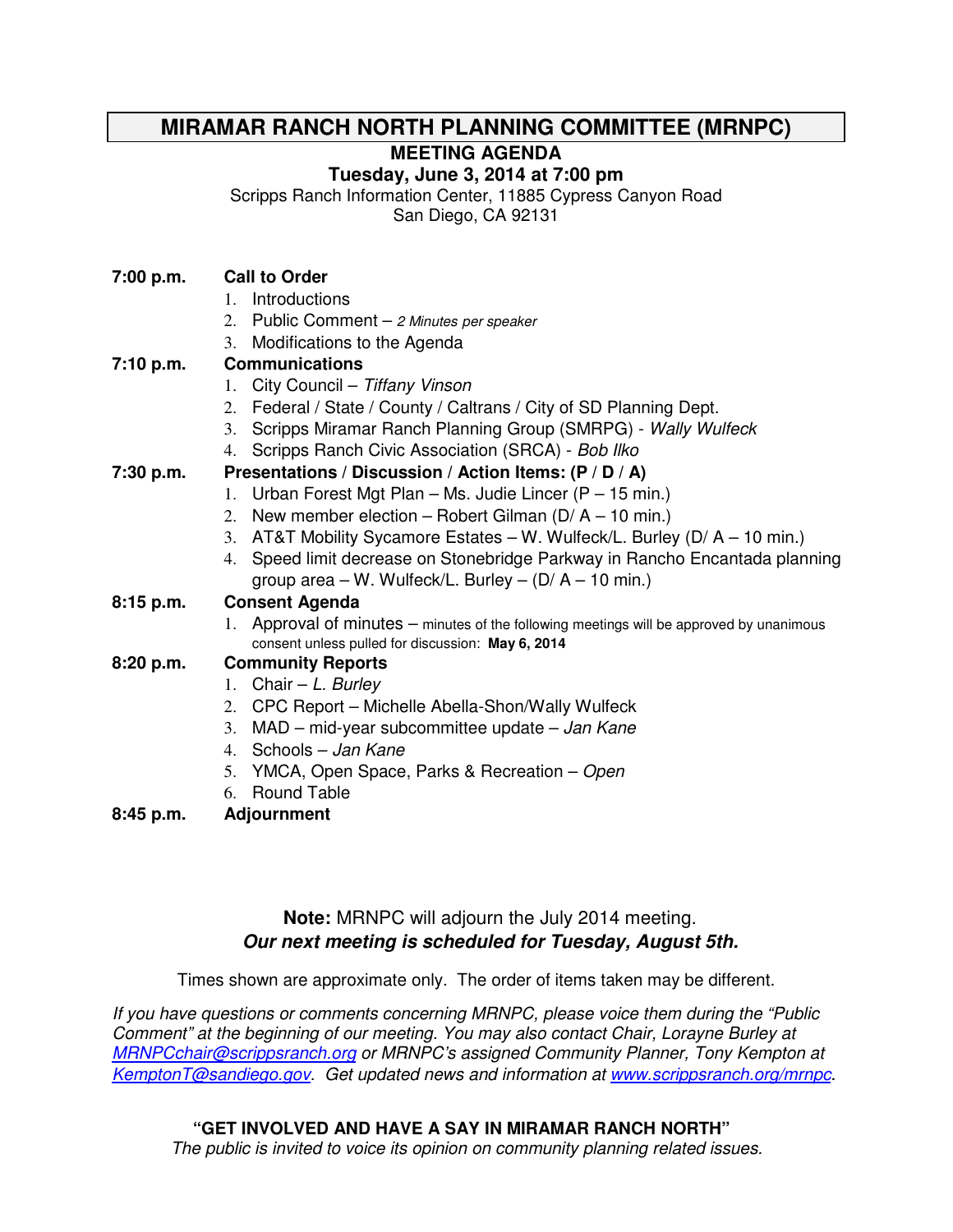Fellow MRNPC members,

On the agenda this month we have:

#### (#1) Urban Forest Mangegment Plan (UFMPlan)

Ms. Judie Lincer, Outreach Coordinator with SD Children and Nature Network (www.sdchildrenandnature.org), will share a short presentation about San Diego's Trees and Urban Forestry Program. Background information is as follows: With a \$75,000 grant from the CA Department of Forestry and Fire Protection (CalFire), the City of San Diego is developing an Urban Forest Management Plan (UFMPLan) to improve San Diego's urban forest. This action will include planting trees, maintenance, program management, financing, liability reduction, and community partnerships. Our first step is to describe this planning process and invite citizens and community group to provide input. An introduction letter is posted on the MRN webpage for your review.

#### (#2) New member elections – Robert Gilman

Robert has documented attendance at two meetings of the MRNPC in the past 12 meetings and became COWcertified in early May 2014.

### (#3) AT&T Mobility – Sycamore Estates

The new AT&T wireless facility in the Rancho Encantada planning area/water tank was presented to the planning commission on May 29, 2014 for approval. At our May 2014 meeting, Rancho Encantada resident, Michael Nockerts, voiced concern with the proximity of the project antennas, lack of noticing to residents in the neighboring area and the incorrect address location for the water tank. Both MRNPC and Scripps Miramar Ranch Planning Group (SMRPG) unanimously approved this project in March 2014 with no objections.

#### (#4) Speed limit decrease on Stonebridge Parkway in Rancho Encantada planning group area

Notice was received from the City that the posted speed limit on Stonebridge Parkway on the roadway segment between Old Creek Road and Cobble Creek Lane was recently surveyed and results indicate that the current posted speed limit of 35 miles per hour can be lowered to 30 miles per hour. A copy of the City notice has been posted on the MRN webpage.

### On the Consent Agenda:

### (#1) Approval of May 6, 2014 minutes

The minutes will be circulated among the members as a PDF document prior to the meeting via email. An opportunity to request corrections will be made in the meeting. Should no such requests be made, the Chair will deem the minutes adopted by unanimous consent.

#### In other matters:

### 1. MedImpact/ Sudberry / Watermark Project

The Whole Foods Market agreement was recently confirmed and the developer is actively marketing and leasing the balance of the retail project, but it will be sometime before they have any tenants committed.

The Sudberry Properties development team and several SR representatives, Bob Ilko, Wally Wulfeck, Tom Meissner and I, met on May  $6<sup>th</sup>$  with the City traffic engineers and staff to discuss solutions for the requested center median break on Scripps Highland Drive (item #10 – letter to MRN, see webpage). Two potential options were discussed and are currently under consideration by the City. Also discussed was the request to extend the southbound left turn pocket on Scripps Poway Parkway turning onto Scripps Highland Drive (item #4 – letter to MNR) which requires additional evaluation of the current median and landscaping. A draft plan from the Sudberry traffic engineers with median breaks was provided to the City on May 19<sup>th</sup>. MRNPC will continue to receive project updates and work with the developer to monitor and implement the proposed traffic improvements.